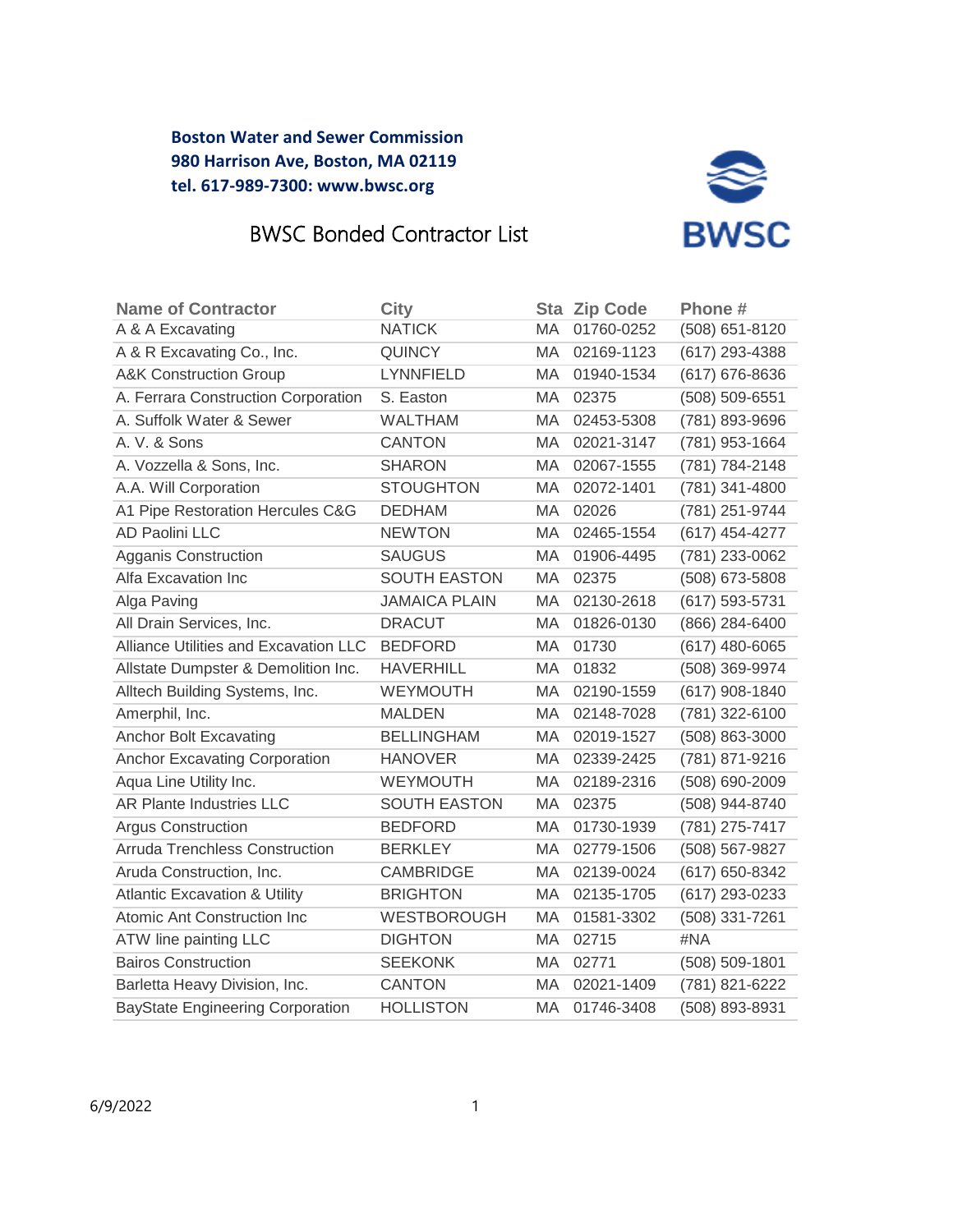

# BWSC Bonded Contractor List

| <b>BCS Construction Services</b>        | <b>CANTON</b>        | МA        | 02021-3505 | (617) 773-7500   |
|-----------------------------------------|----------------------|-----------|------------|------------------|
| Beals and Sons Inc.                     | NORTHBOROUGH         | MA        | 01532-1895 | (508) 393-1833   |
| <b>Better Choice Construction LLC</b>   | <b>MATTAPAN</b>      | MA        | 02126      | (857) 264-9269   |
| <b>BF Construction</b>                  | <b>WILMINGTON</b>    | МA        | 01887-2448 | (978) 375-5663   |
| Blue Diamond Equipment Co. LLC          | <b>FOXBORO</b>       | MA.       | 02035-2654 | (508) 543-3711   |
| Bond Bros., Inc.                        | <b>EVERETT</b>       | МA        | 02149-4517 | (617) 387-3400   |
| Boston Drain Co. & Diagnostics, Inc.    | <b>BOSTON</b>        | МA        | 02122      | (617) 265-8888   |
| Boston Pipe Lining Company, LLC         | <b>WEST</b>          | МA        | 02379      | (781) 267-5091   |
| Bostonian Excavation Inc.               | CHESTNUT HILL        | МA        | 02467-3656 | (781) 983-1040   |
| <b>BPB Construction Inc</b>             | <b>KINGSTON</b>      | NΗ        | 03848      | (603) 734-4200   |
| Brennan Construction, Inc.              | <b>SALEM</b>         | МA        | 01970-2217 | (978) 741-4721   |
| <b>Brightview Landscape Development</b> | <b>BOSTON</b>        | МA        | 02135      | $(617)$ 254-1700 |
| Brooksdale Construction, Inc.           | <b>WATERTOWN</b>     | МA        | 02472-2537 | (617) 744-0219   |
| C H B Excavating Inc.                   | <b>WESTFORD</b>      | MA        | 01886-4201 | (978) 392-9796   |
| C. Naughton Corporation                 | <b>BRIDGEWATER</b>   | <b>MA</b> | 02324-1013 | (508) 807-1241   |
| C. Spirito, Inc.                        | <b>EAST WEYMOUTH</b> | МA        | 02189-1932 | (781) 331-8866   |
| C.J. Doherty, Inc.                      | <b>MEDFORD</b>       | MA.       | 02155-2348 | (781) 395-5400   |
| C.J. Mabardy Inc.                       | <b>CAMBRIDGE</b>     | МA        | 02138-1006 | (617) 354-7580   |
| C.T. Construction LLC                   | <b>NEWTON</b>        | MA.       | 02458-1136 | (617) 527-6242   |
| <b>Camdele Construction</b>             | <b>BOSTON</b>        | МA        | 02113-1256 | (617) 523-7410   |
| Capitol Services, LLC                   | <b>WATERTOWN</b>     | МA        | 02471      | (781) 216-8740   |
| <b>Caruso Corporation</b>               | <b>REVERE</b>        | МA        | 02151-4328 | (781) 289-2900   |
| Cavalieri Construction Co. Inc.         | <b>WILMINGTON</b>    | MA        | 01887-1013 | (617) 389-5225   |
| <b>Celco Construction Corporation</b>   | <b>PEMBROKE</b>      | МA        | 02359-2006 | (781) 331-6521   |
| <b>Celiberti Realty LLC</b>             | <b>MEDFORD</b>       | МA        | 02155-4620 | (781) 391-3800   |
| Celtic Landscaping, Inc.                | <b>DUXBURY</b>       | МA        | 02331-1856 | (617) 908-5975   |
| Charles Contracting Co. Inc.            | <b>WATERTOWN</b>     | МA        | 02472-2263 | (617) 923-0112   |
| Chutehall Construction Co.              | <b>DORCHESTER</b>    | МA        | 02125-1359 | (617) 584-4454   |
| Ciampa Construction                     | <b>SAUGUS</b>        | МA        | 01906-1117 | (781) 231-3330   |
| <b>Clear Flow</b>                       | <b>STOUGHTON</b>     | MA        | 02072-3350 | (781) 344-4319   |
| <b>Coastal Marine Construction</b>      | <b>CANTON</b>        | MA.       | 02021-2824 | (617) 913-2273   |
| <b>Colageo Construction</b>             | <b>BRAINTREE</b>     | MA        | 02184-7373 | (508) 944-8892   |
| Colantuoni Bros. Corporation            | <b>NORWOOD</b>       | MA        | 02062-3077 | (781) 255-1001   |
|                                         |                      |           |            |                  |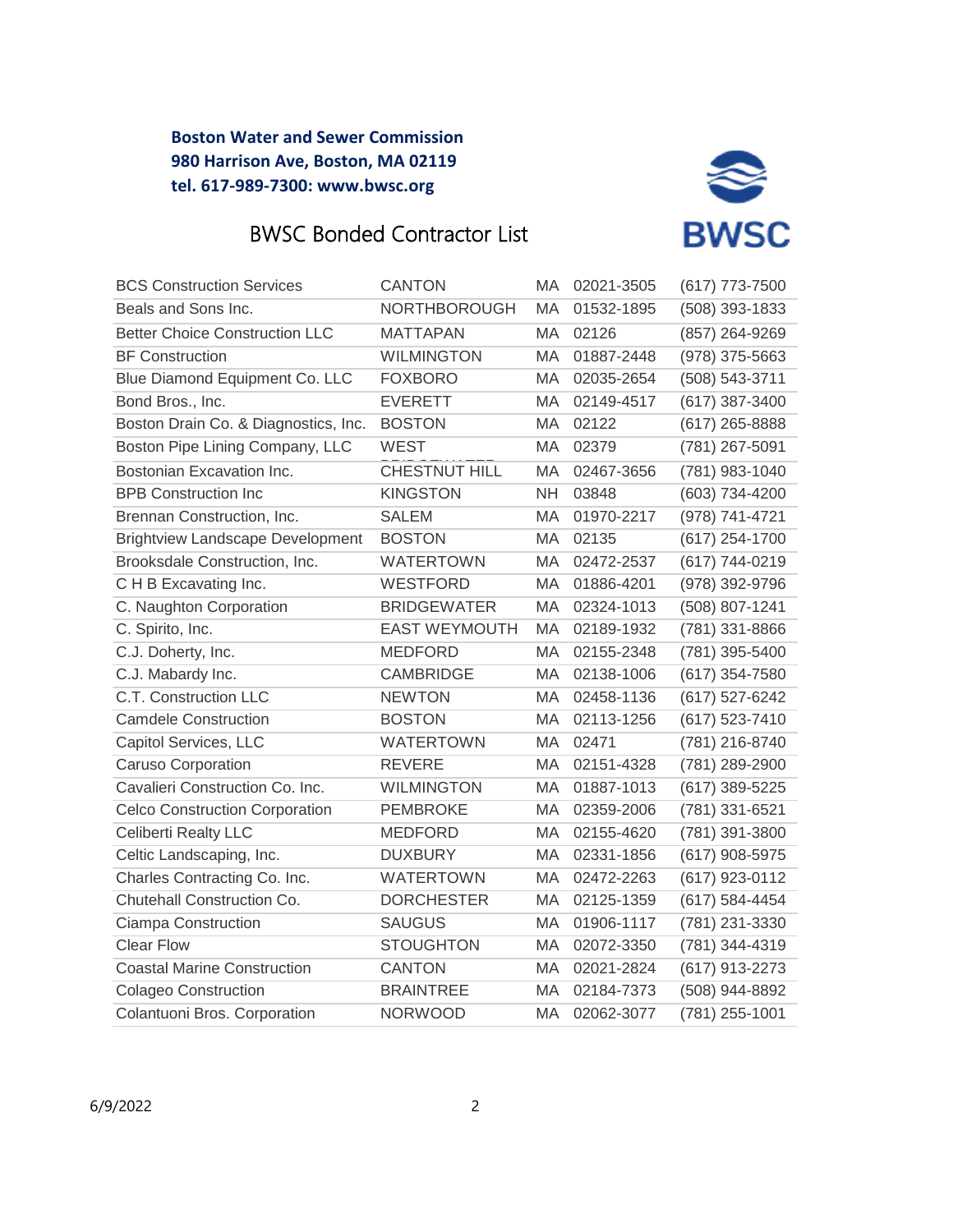



| <b>Coleman Utilities</b>             | MARSHFIELD        | MA        | 02050-6214 | (781) 706-1704   |
|--------------------------------------|-------------------|-----------|------------|------------------|
| Commonwealth Construction &          | <b>WATERTOWN</b>  | MA        | 02471-0972 | (978) 938-4888   |
| Conneely Excavation Inc.             | <b>MILTON</b>     | МA        | 02186-3228 | (617) 282-7610   |
| Cyn Oil Coporation                   | <b>STOUGHTON</b>  | МA        | 02072-1502 | (800) 242-5818   |
| D & M Civil Inc                      | <b>MIDDLETON</b>  | MA        | 01949-2284 | (978) 739-4414   |
| D.W. White Construction Inc.         | <b>ACUSHNET</b>   | MA        | 02743-1412 | (508) 763-8868   |
| D'Allessandro Corporation            | <b>WEST</b>       | MA        | 02379      | (508) 559-6400   |
| Daniel O'Connell's Sons, Inc.        | <b>HOLYOKE</b>    | МA        | 01040-9616 | (413) 534-5667   |
| David A. Bosworth Co., Inc.          | <b>BRAINTREE</b>  | MA        | 02184-6705 | (781) 843-6060   |
| David G Vail Company Inc             | <b>BELMONT</b>    | MA        | 02478      | (978) 656-9996   |
| David W. White and Sons, Inc.        | <b>BOW</b>        | <b>NH</b> | 03304      | (603) 234-2184   |
| <b>DeFelice Corporation</b>          | <b>DRACUT</b>     | МA        | 01826-2894 | (978) 580-9391   |
| <b>DGC Highway LLC</b>               | <b>READVILLE</b>  | MA        | 02137-0153 | (617) 839-1919   |
| Diaz Construction Co., Inc.          | <b>AVON</b>       | MA        | 02322-1117 | (508) 427-0540   |
| Dig Right Corp                       | <b>NEWTON</b>     | <b>NH</b> | 03858-3530 | (781) 443-4470   |
| Dirt Cheap Landscape Inc.            | <b>SUDBURY</b>    | MA        | 01776-1027 | (978) 580-6963   |
| Dorsey Site Utilities, LLC           | <b>DORCHESTER</b> | MA        | 02121-2201 | (617) 828-6764   |
| <b>Dowling Corporation</b>           | <b>WRENTHAM</b>   | MA        | 02093-1103 | (508) 384-7617   |
| E B Rotondi & Sons Inc.              | <b>STONEHAM</b>   | MA        | 02180-3125 | (781) 438-5005   |
| E W Wood Inc.                        | <b>WAYLAND</b>    | MA        | 01778-3730 | (617) 529-1100   |
| E. Watson Excavating                 | <b>EAST</b>       | MA        | 02333-1664 | (508) 378-4543   |
| <b>East Coast Pipeline</b>           | <b>QUINCY</b>     | MA        | 02169      | (781) 267-5091   |
| <b>ECI Construction Inc.</b>         | <b>TEWKSBURY</b>  | MA        | 01876-1563 | (978) 851-9929   |
| <b>ECL Corporation</b>               | <b>ROSLINDALE</b> | МA        | 02131-1411 | (617) 293-5954   |
| Environic Solutions, Inc.            | <b>WALTHAM</b>    | МA        | 02453-5356 | (781) 647-1711   |
| Eric R. Lussier Corporation          | <b>NATICK</b>     | МA        | 01760-1306 | (781) 389-2929   |
| F & R Leone Inc.                     | <b>NEWTON</b>     | MA        | 02458-1026 | (617) 590-5224   |
| F E French Construction Inc.         | <b>BELMONT</b>    | MA        | 02478-4172 | $(617)$ 484-3000 |
| <b>Fed Corporation</b>               | <b>DEDHAM</b>     | MA        | 02026-6363 | (781) 329-1044   |
| <b>Federico Construction Company</b> | WELLESLEY         | MA        | 02482-0024 | (781) 472-9896   |
| <b>Feeney Brothers Excavation</b>    | <b>DORCHESTER</b> | MA        | 02122-2738 | (617) 287-1004   |
| <b>Ferrante Construction</b>         | <b>BEDFORD</b>    | MA        | 01730-1014 | (781) 760-0231   |
| Fleming Bros., Inc.                  | <b>QUINCY</b>     | MA        | 02169-7552 | (781) 843-4071   |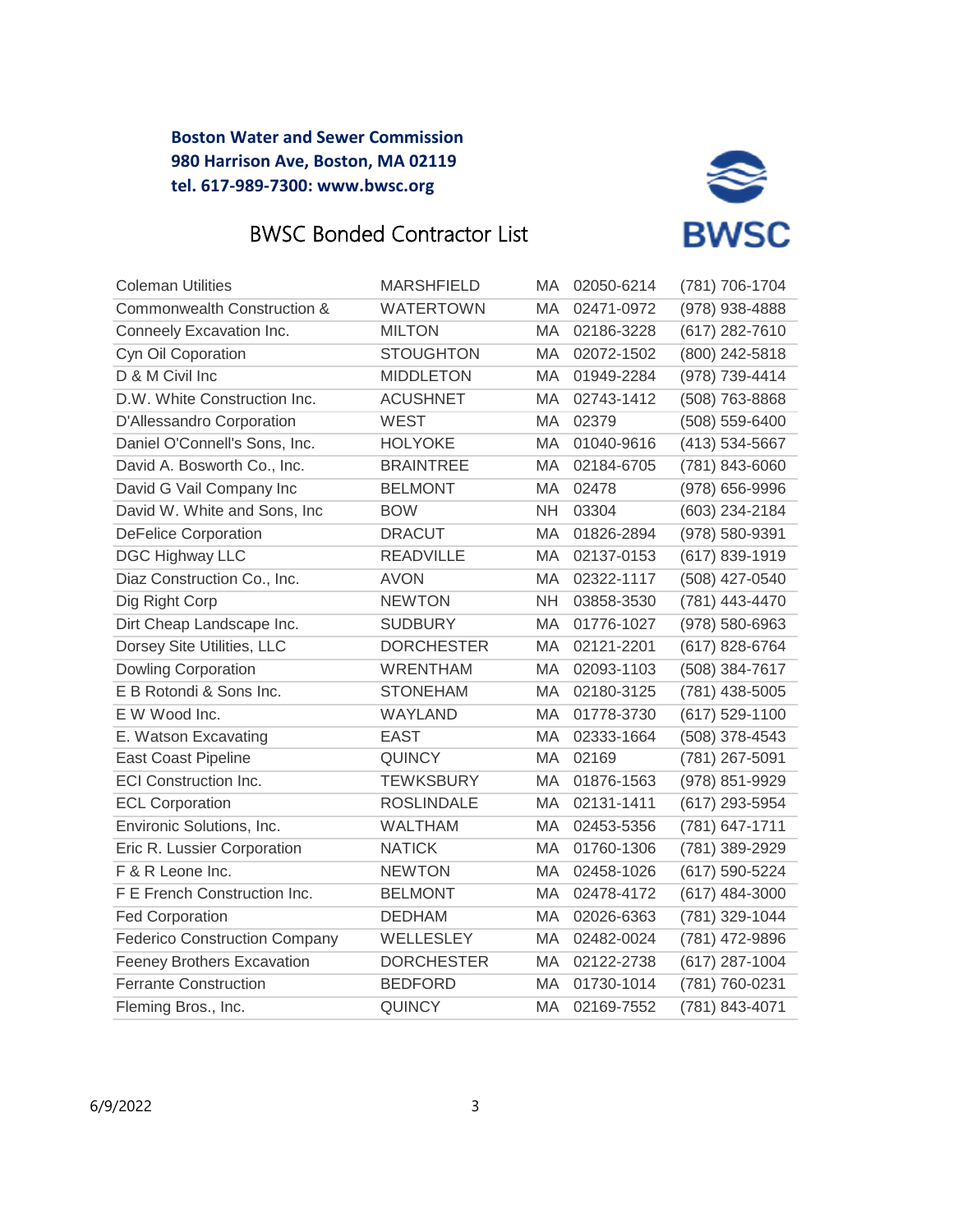



| Foley Landscaping Co.                    | <b>NORWOOD</b>         | MA        | 02062-5564 | (781) 844-8592     |
|------------------------------------------|------------------------|-----------|------------|--------------------|
| Form-Up Sitework LLC                     | <b>RINDGE</b>          | <b>NH</b> | 03461      | (508) 962-8232     |
| Frederick J Williamson                   | <b>NATICK</b>          | MA        | 01760      | $(617)$ 756-1600   |
| <b>Funari Corp</b>                       | <b>SUTTON</b>          | МA        | 01590-0537 | (508) 328-2616     |
| <b>G Blais Construction</b>              | <b>ESSEX</b>           | MA        | 01929      | (978) 888-4893     |
| G D McCarthy Inc                         | <b>NEEDHAM</b>         | MA        | 02494      | (781) 444-6962     |
| G. Federico & Son Inc.                   | <b>BOSTON</b>          | MA        | 02119-1775 | $(617) 541 - 0800$ |
| G. Greene Construction Co., Inc.         | <b>ALLSTON</b>         | МA        | 02134-1318 | (617) 782-1100     |
| G.V.W. Inc.                              | <b>EAST BOSTON</b>     | MA        | 02128-1203 | $(617) 567 - 6000$ |
| <b>Galway Excavation &amp; Utilities</b> | <b>ROXBURY</b>         | МA        | 02119-3014 | (617) 943-7821     |
| Genesis Utilities Corporation            | <b>QUINCY</b>          | МA        | 02170-2421 | (857) 247-1976     |
| George Cairnes & Sons                    | WINDHAM                | <b>NH</b> | 03087-1509 | $(603)$ 421-1888   |
| <b>GPR Building Contractors Inc</b>      | <b>PEABODY</b>         | MA        | 01960-4422 | (978) 335-9057     |
| Gravity Construction Inc.                | <b>SOUTH WALPOLE</b>   | MA        | 02071-0193 | (781) 858-6867     |
| <b>Ground Water Treatment &amp;</b>      | <b>WHARTON</b>         | <b>NJ</b> | 07885-2807 | (973) 607-3280     |
| GTA Co., Inc.                            | <b>EVERETT</b>         | MA        | 02149-1135 | $(617)$ 939-6403   |
| GW Equipment Company Inc.                | <b>SUDBURY</b>         | MA        | 01776-1027 | (978) 580-6963     |
| <b>Haven Contracting Corporation</b>     | WESTWOOD               | MA        | 02090-1612 | (617) 710-5109     |
| Haycon Inc.                              | <b>BOSTON</b>          | MA        | 02119-3014 | (617) 652-0670     |
| Hersee Equipment Inc.                    | <b>STOUGHTON</b>       | MA        | 02072-3870 | (781) 389-8200     |
| Heyland development LLC                  | <b>SAUGUS</b>          | MA        | 01906-2107 | (781) 870-7283     |
| <b>High Quality Excavating</b>           | <b>MARLBOROUGH</b>     | MA        | 01752      | $(617) 571 - 5618$ |
| Hope Trucking & Demo Inc.                | <b>LYNN</b>            | MA        | 01904-1278 | (617) 318-7390     |
| <b>Hunter Environmental Winter Storm</b> | <b>WALPOLE</b>         | MA        | 02081      | (401) 418-1223     |
| Hy Real Estate & Construction            | <b>QUINCY</b>          | MA        | 02170-3201 | (617) 320-0586     |
| Hydra Tech Inc. & Lindon                 | <b>STERLING</b>        | МA        | 01564-2302 | (978) 422-9001     |
| IGNIS Design & Construction, Inc.        | <b>WESTON</b>          | MA        | 02493-1065 | (617) 852-5303     |
| Insite Contracting                       | <b>WINCHESTER</b>      | MA        | 01890-1116 | (781) 850-6861     |
| Invernizzi Construction Co, Inc          | <b>HINGHAM</b>         | MA        | 02043      | (781) 335-3361     |
| J & J Contractors Inc                    | <b>NORTH BILLERICA</b> | MA        | 01862-1271 | (978) 452-9898     |
| J P Vara Company                         | <b>SAUGUS</b>          | MA        | 01906-3319 | (617) 838-9939     |
| <b>J&amp;A Ferrara</b>                   | <b>BERKLEY</b>         | MA        | 02779-2108 | (617) 828-6941     |
| J. Derenzo Co.                           | <b>BROCKTON</b>        | MA        | 02302-1000 | (508) 427-6441     |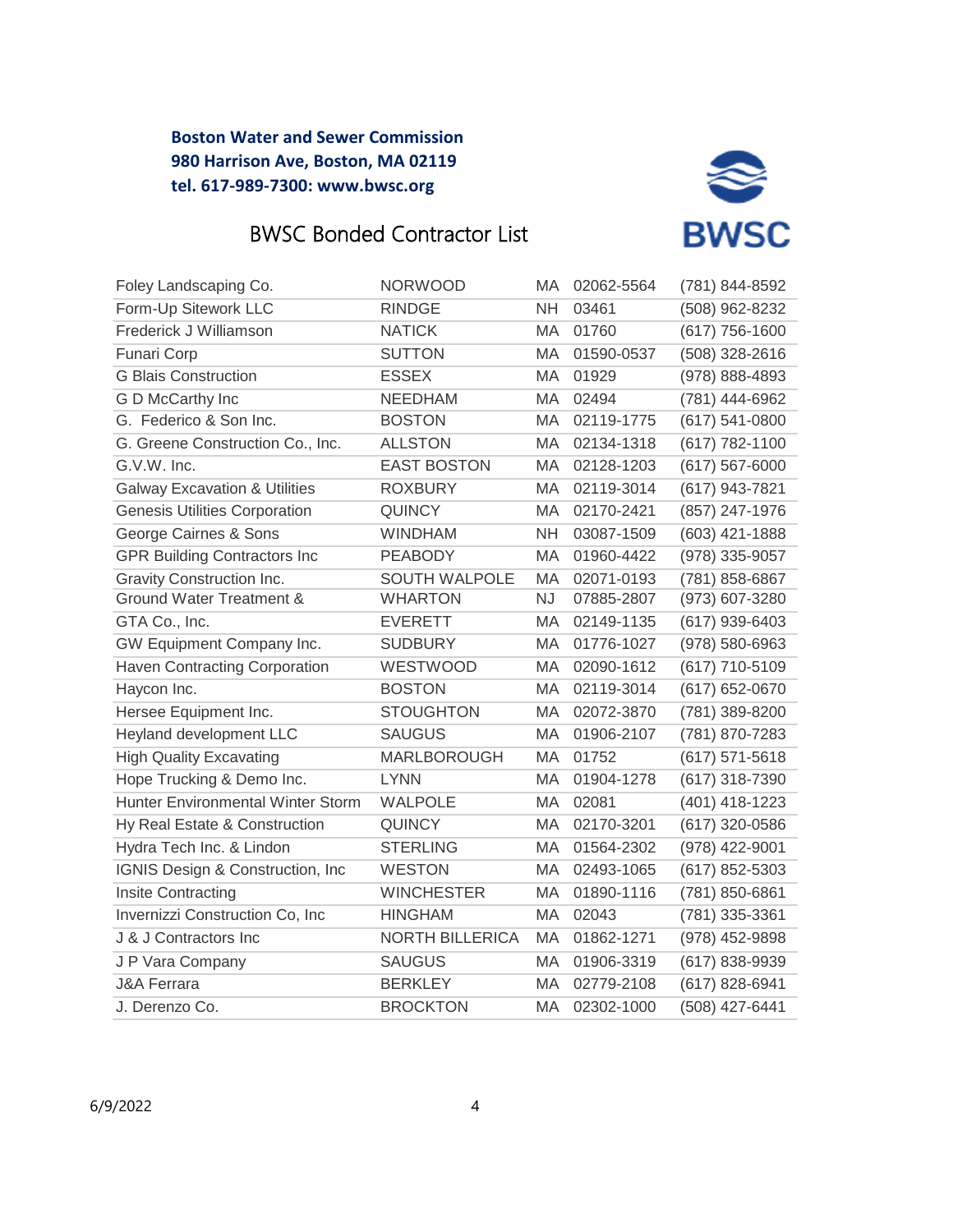



| J. Devincent Landscaping                     | <b>SUDBURY</b>       | MA             | 01776-1670 | (781) 983-1650   |
|----------------------------------------------|----------------------|----------------|------------|------------------|
| J. Hockman Inc.                              | <b>WALPOLE</b>       | MA             | 02081-3722 | (508) 384-1400   |
| J. Joyce Excavating, Inc.                    | <b>BRAINTREE</b>     | MA             | 02184-2023 | (617) 593-0973   |
| J. Marchese & Sons, Inc.                     | <b>EVERETT</b>       | MA             | 02149-1951 | (617) 389-4040   |
| J.F. White Contracting Co.                   | <b>FRAMINGHAM</b>    | MA             | 01701-9020 | (508) 879-4700   |
| J.R. & Sons Construction Inc.                | <b>NORTH READING</b> | MA             | 01864-2610 | (978) 664-0753   |
| J.R. Vinagro Corporation                     | <b>JOHNSTON</b>      | R <sub>l</sub> | 02919-5731 | (401) 943-7100   |
| James T. Lynch Construction Co. Inc. ANDOVER |                      | MA             | 01810-5905 | (978) 664-3164   |
| James W. Flett Company, Inc.                 | <b>BELMONT</b>       | MA             | 02478-1429 | $(617)$ 484-8500 |
| Jason Anthony Corp                           | <b>BELMONT</b>       | MA             | 02478-0004 | (617) 868-7204   |
| <b>JDHE Holding LLC</b>                      | <b>WILMINGTON</b>    | МA             | 01887      | (508) 659-5969   |
| Jet Corp                                     | <b>BURLINGTON</b>    | MA             | 01803      | (781) 385-1130   |
| JFD Contracting Corporation                  | <b>STOUGHTON</b>     | МA             | 02072-3962 | (781) 344-6932   |
| JJ Construction & Masonry LLC                | <b>EAST BOSTON</b>   | MA             | 02128-1247 | (781) 983-6101   |
| <b>JMC Construction Corporation</b>          | <b>WHITMAN</b>       | MA             | 02382-1147 | (617) 315-5698   |
| John W. Denapoli, Inc.                       | <b>ARLINGTON</b>     | MA             | 02474-1354 | (781) 643-4700   |
| Jones Contracting                            | <b>WALPOLE</b>       | MA             | 02081-4126 | (508) 668-7888   |
| Joseph Botti Co., Inc.                       | So. Easton           | МA             | 02375      | (508) 951-9703   |
| <b>JRF Corporation</b>                       | <b>JAMAICA PLAIN</b> | MA             | 02130-3639 | (617) 592-8833   |
| K & K Excavation Company                     | <b>MILTON</b>        | MA             | 02186-5809 | (617) 696-0288   |
| K.R. Rezendes, Inc.                          | <b>ASSONET</b>       | MA             | 02702-1101 | (508) 644-5795   |
| <b>KCC Excavation</b>                        | <b>WILMINGTON</b>    | МA             | 01887-3395 | (978) 658-3929   |
| <b>Kealey Excavating Corporation</b>         | <b>BRAINTREE</b>     | MA             | 02184-4139 | (617) 595-8136   |
| Keash Excavation, Inc.                       | <b>QUINCY</b>        | MA             | 02170-4049 | (617) 293-5520   |
| L.D. Russo Inc.                              | <b>HARVARD</b>       | MA             | 01451-1163 | (978) 456-3500   |
| <b>Ladd Plumbing</b>                         | <b>WEST ROXBURY</b>  | MA             | 02132-2716 | (617) 782-2040   |
| <b>Landmark Construction</b>                 | <b>SWAMPSCOTT</b>    | MA             | 01907-0491 | (781) 589-5730   |
| <b>Landmark Utilities &amp; Site</b>         | <b>HATHORNE</b>      | MA             | 01937      | (781) 589-5730   |
| Larkin & Larkin Development                  | <b>METHUEN</b>       | МA             | 01844-1806 | (781) 944-7808   |
| Larosa Landscaping Corporation               | <b>NORWOOD</b>       | MA             | 02062-4627 | (781) 762-0065   |
| Lawn Barber Inc.                             | <b>ACTON</b>         | MA             | 01720-6970 | (508) 962-8106   |
| Lawrence-Lynch Corporation                   | <b>FALMOUTH</b>      | MA             | 02541-0913 | (508) 548-1800   |
| Lederman Engineering                         | <b>CHELSEA</b>       | MA             | 02150-1022 | (800) 418-7900   |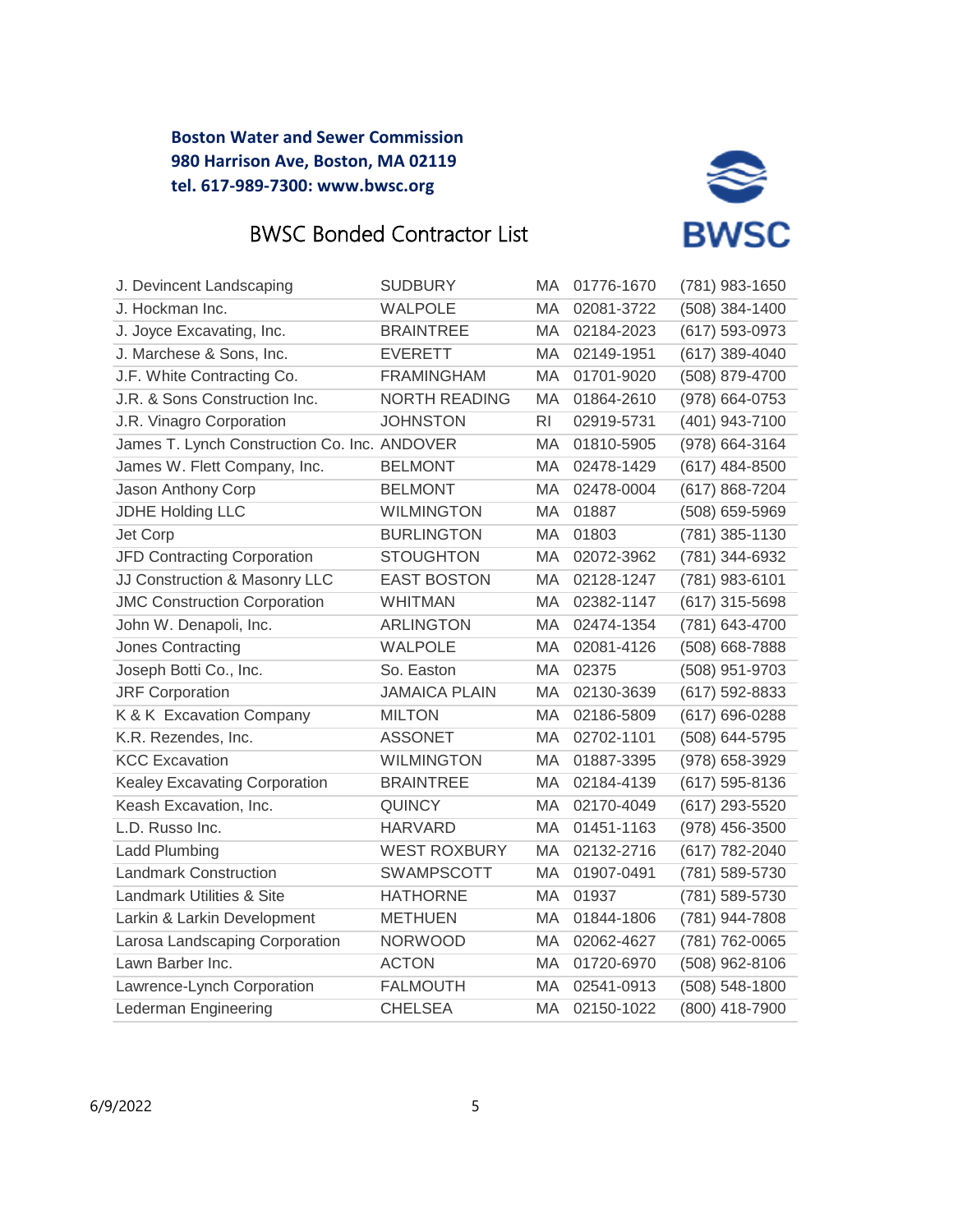



| Level 1 Utility Site Contractor                 | <b>DEDHAM</b>        | MA.       | 02026      | (508) 808-9731     |
|-------------------------------------------------|----------------------|-----------|------------|--------------------|
| <b>Linwood Construction</b>                     | <b>WOBURN</b>        | MA.       | 01801-4670 | (781) 305-3559     |
| <b>LL Excavation &amp; Utilities</b>            | <b>BOSTON</b>        | MA        | 02126-1442 | (617) 980-3924     |
| LM Holdings, LLC                                | <b>QUINCY</b>        | МA        | 02171-1745 | (978) 692-1901     |
| <b>LMA Services Company LLC</b>                 | <b>BOSTON</b>        | MA        | 02136      | (781) 341-5084     |
| Lorusso Corp                                    | <b>PLAINVILLE</b>    | MA        | 02762-1303 | (508) 695-3252     |
| <b>LVMJ Corporation</b>                         | <b>BRAINTREE</b>     | MA        | 02184-1150 | (781) 848-6030     |
| M Distasio Excavation Contractors               | <b>NORTH READING</b> | MA        | 01864      | (617) 416-5499     |
| <b>MT</b> Realty Trust                          | <b>LYNNFIELD</b>     | MA.       | 01940-2371 | (617) 257-3973     |
| M. Keane Excavating, Inc.                       | <b>QUINCY</b>        | <b>MA</b> | 02169-7810 | $(617)$ 293-1963   |
| M.A. Reynolds Construction &                    | <b>QUINCY</b>        | МA        | 02170      | (781) 844-6803     |
| M.J. Scully & Co., Inc.                         | <b>WILMINGTON</b>    | MA        | 01887-2747 | (978) 657-5655     |
| M.T. Mayo Corporation                           | <b>WOBURN</b>        | MA        | 01888-1854 | (781) 858-7031     |
| <b>MacKay Constuction Services</b>              | <b>WILMINGTON</b>    | <b>MA</b> | 01887-1013 | (617) 314-6213     |
| <b>Manafort Transit LLC</b>                     | <b>PLAINVILLE</b>    | <b>CT</b> | 06062-0097 | (781) 248-3401     |
| <b>Manet Contracting LLC</b>                    | <b>QUINCY</b>        | МA        | 02169-2941 | (617) 777-7913     |
| Marchi Paving, Inc.                             | <b>WEST NEWTON</b>   | МA        | 02465-2152 | (617) 719-2185     |
| Mario Susi & Son, Inc.                          | <b>DORCHESTER</b>    | <b>MA</b> | 02121-3518 | $(617)$ 265-4525   |
| Martin B. Manning                               | <b>QUINCY</b>        | MA        | 02169-6306 | (508) 840-4456     |
| Mass Pipeline Services, Inc.                    | <b>LYNNFIELD</b>     | МA        | 01940-1104 | (781) 589-0670     |
| <b>Mathias Corporation</b>                      | <b>BOSTON</b>        | MA        | 02136-0026 | (617) 524-4372     |
| McCourt Construction Company, Inc. SOUTH BOSTON |                      | MA        | 02127-1617 | $(617)$ 269-2330   |
| <b>Mcgue Excavating LLC</b>                     | <b>DORCHESTER</b>    | MA        | 02124-5211 | (617) 778-8775     |
| MDR Construction Co, Inc.                       | <b>TEWKSBURY</b>     | МA        | 01876-1509 | $(978) 851 - 1000$ |
| Meninno Construction Co, Inc.                   | LYNN                 | MA        | 01905-2817 | (781) 581-5333     |
| Metro Equipment Corporation                     | <b>BRAINTREE</b>     | MA        | 02184-5226 | (781) 843-1330     |
| Michael S. Coffin, LLC                          | <b>HOPKINTON</b>     | MA        | 01748      | (508) 361-8793     |
| <b>Minkin Construction LLC</b>                  | <b>REHOBOTH</b>      | МA        | 02769      | (508) 802-2679     |
| <b>Mitchell Associates Construction</b>         | <b>SHREWSBURY</b>    | МA        | 01545-4595 | (508) 400-6906     |
| MJM Construction Inc.                           | <b>WEST</b>          | МA        | 02379-0531 | (508) 844-1357     |
| Mountain View Landscape &                       | <b>CHICOPEE</b>      | MA        | 01020      | (413) 377-6169     |
| Mr. Drain Inc.                                  | <b>EAST WEYMOUTH</b> | MA        | 02189-3188 | (781) 340-7170     |
| Murphy & Fahy Construction                      | <b>MILTON</b>        | МA        | 02186-0004 | (617) 698-1790     |

Company, Inc.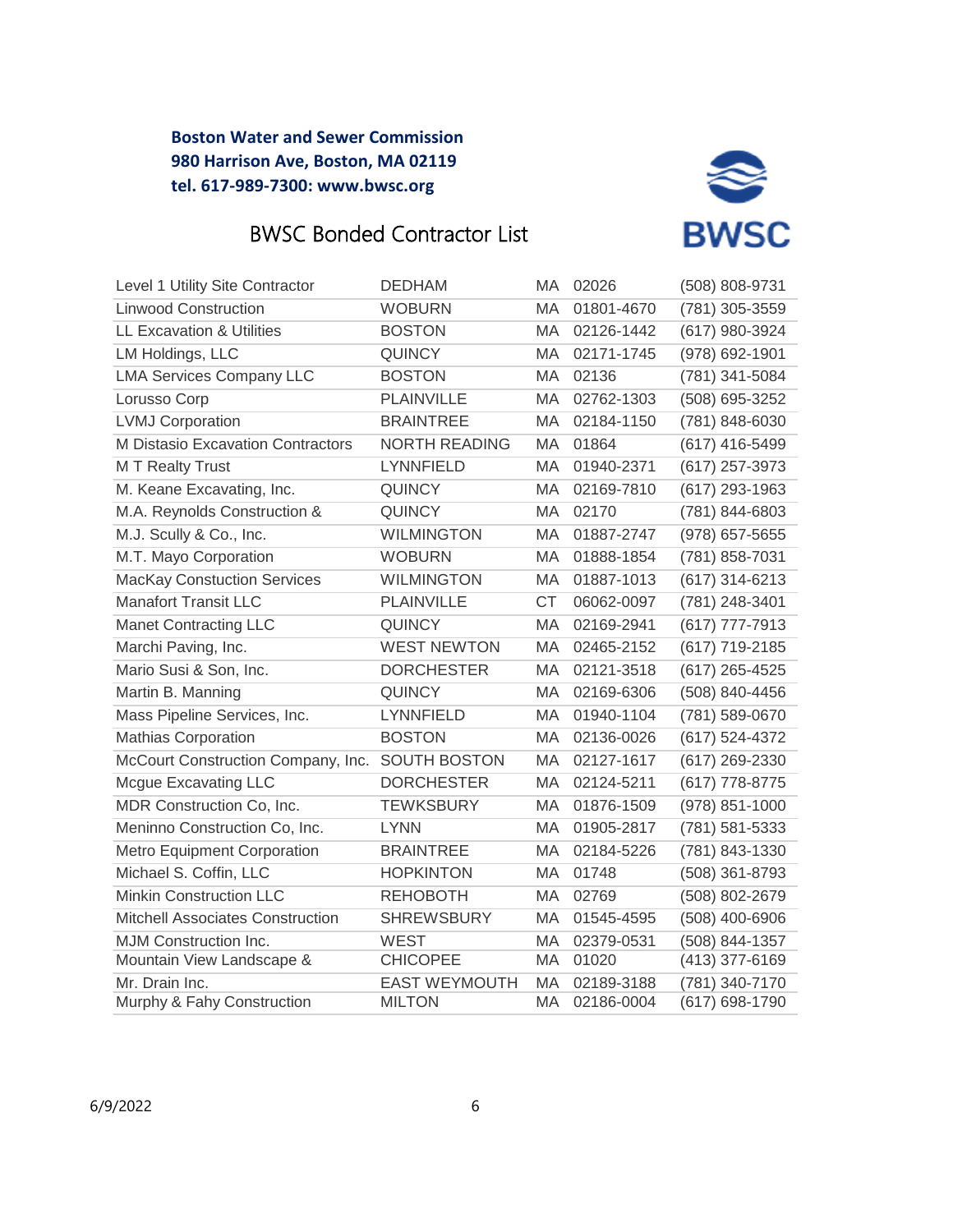



| Nardone, Inc.                       | <b>WAKEFIELD</b>     | MA        | 01880-1430 | (781) 246-1181   |
|-------------------------------------|----------------------|-----------|------------|------------------|
| <b>NCCL Enterprises LLC</b>         | WAKEFIELD            | MA        | 01880-3032 | (781) 307-7340   |
| Neal Johnson DBA Johnson            | <b>NASHUA</b>        | <b>NH</b> | 03061-0407 | (508) 864-7070   |
| NEDP, LLC                           | <b>METHUEN</b>       | MA        | 01844-2466 | (978) 681-5500   |
| <b>NELM Corporation</b>             | <b>ROCKLAND</b>      | MA        | 02370-7245 | (781) 421-3380   |
| <b>Nevin Excavation</b>             | E. Bridgewater       | MA        | 02333      | (617) 283-5795   |
| <b>New England Construction</b>     | <b>LOWELL</b>        | MA        | 01852      | (978) 455-1002   |
| New England Pipe Restoration, Inc.  | <b>LEOMINSTER</b>    | MA        | 01453-3401 | (978) 833-3431   |
| New England Style Inc.              | <b>NORTHBOROUGH</b>  | MA        | 01532      | (978) 648-0415   |
| Niezgoda & Murray Excavating LLC    | <b>BREWSTER</b>      | MA        | 02631      | (774) 801-8478   |
| Northeast Construction Service Inc. | <b>SOUTH</b>         | <b>RI</b> | 02879-7509 | (401) 484-6167   |
| <b>Northeast Earthworks</b>         | <b>ROXBURY</b>       | МA        | 02119      | (617) 659-4747   |
| Northern Contracting Corporation    | <b>CANTON</b>        | MA        | 02021-2023 | (781) 821-4200   |
| O'Donoghue Construction, Inc.       | <b>BRAINTREE</b>     | МA        | 02184-3830 | (781) 724-9423   |
| Oliveira Construction, Inc.         | <b>SOMERSET</b>      | MA        | 02726-1215 | (508) 672-4598   |
| One Way Development                 | <b>ROXBURY</b>       | MA        | 02119      | (617) 390-5469   |
| P & G Utilities & Site LLC          | <b>WAKEFIELD</b>     | MA        | 01880      | (781) 608-5555   |
| P. Gioioso & Sons, Inc.             | <b>HYDE PARK</b>     | MA        | 02136-2022 | $(617)$ 364-5800 |
| P.J. Hayes Inc.                     | <b>WALPOLE</b>       | MA        | 02081-1608 | (508) 668-9710   |
| Paragon Contracting Corporation     | <b>ALLSTON</b>       | MA        | 02134-2819 | $(508)$ 369-2661 |
| <b>PATS Contracting</b>             | <b>DEDHAM</b>        | MA        | 02027-4206 | (774) 578-8887   |
| Peter Amorello Construction &       | <b>WORCESTER</b>     | MA        | 01604-2729 | (508) 770-1200   |
| <b>Peterson Construction</b>        | <b>LYNN</b>          | MA        | 01904-2654 | (781) 598-8895   |
| Podgurski Corp                      | CANTON               | МA        | 02021      | (781) 727-2101   |
| <b>Ponch Excavation LLC</b>         | <b>BOSTON</b>        | MA        | 02131-1220 | (508) 454-1165   |
| Primetime Roofing & Siding, Inc.    | <b>HALIFAX</b>       | MA        | 02338      | (401) 559-5972   |
| Progressive Pipeline Management     | <b>WEST DEPTFORD</b> | <b>NJ</b> | 08066-1811 | (732) 915-0234   |
| R F Roach Company, Inc.             | <b>WEYMOUTH</b>      | MA        | 02188-3367 | (781) 331-9988   |
| R. Sasso & Sons Construction Co.    | <b>REVERE</b>        | MA        | 02151-2753 | (781) 284-6311   |
| R. Zoppo Corporation                | <b>STOUGHTON</b>     | МA        | 02072-1934 | (781) 344-8822   |
| R.M. Pacella, Inc.                  | <b>PLAINVILLE</b>    | MA        | 02762-1318 | (508) 695-5100   |
| <b>RAD Corporation</b>              | <b>ROCKLAND</b>      | <b>MA</b> | 02370-1129 | (781) 871-4400   |
| Rapid Flow, Inc.                    | <b>REVERE</b>        | МA        | 02151-0010 | (857) 318-5136   |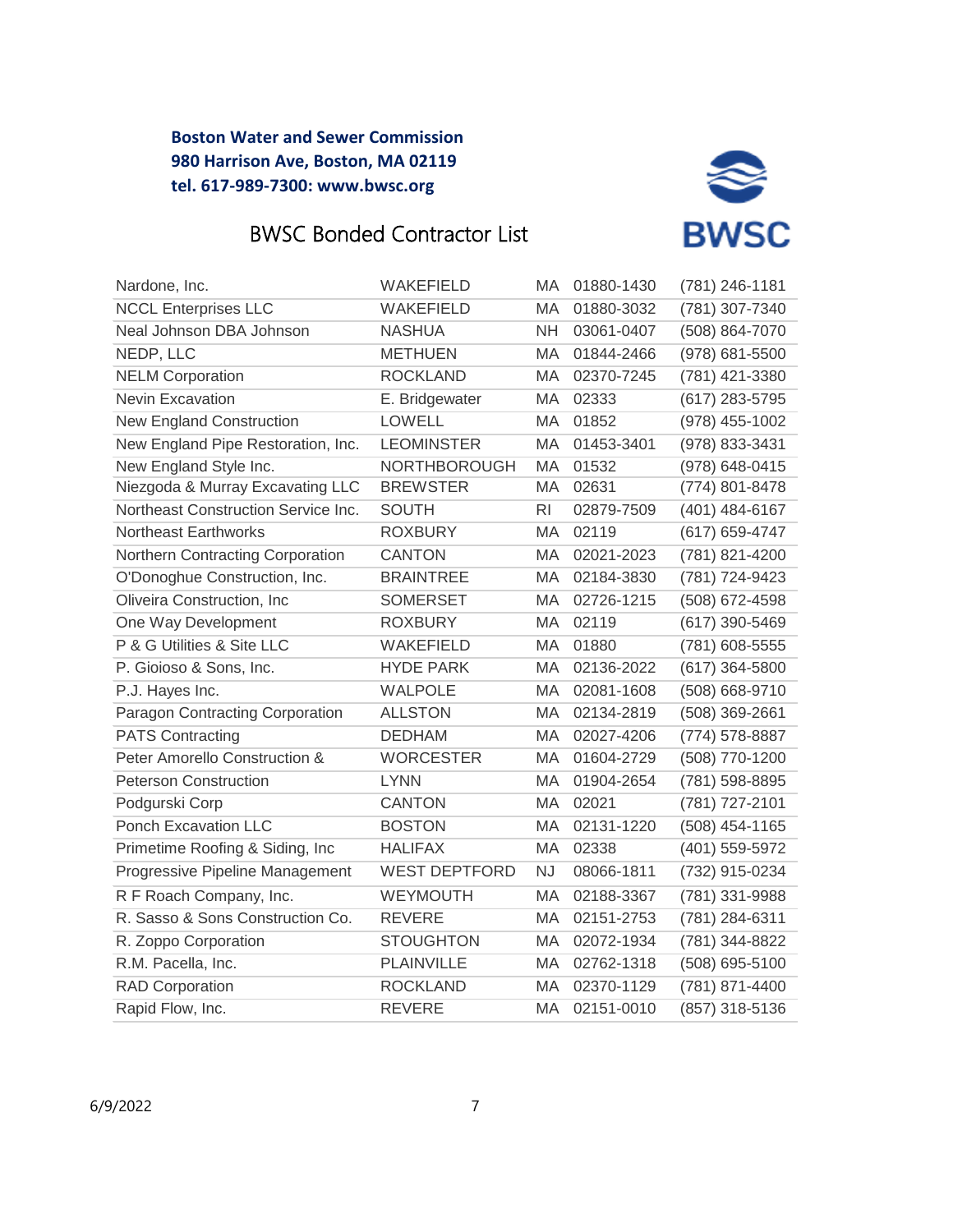



| <b>RDA Construction Corporation</b>  | <b>CANTON</b>            | MA        | 02021-3338 | (781) 401-2500     |
|--------------------------------------|--------------------------|-----------|------------|--------------------|
| <b>Rego Contracting LLC</b>          | N. Dartmouth             | МA        | 02747      | (508) 965-4105     |
| <b>Resource Paving &amp; Utility</b> | <b>EVERETT</b>           | MA        | 02149-2710 | (781) 648-5520     |
| <b>Rhino Construction</b>            | <b>ACTON</b>             | MA        | 01720-2612 | (978) 263-0268     |
| <b>Riccio Excavation</b>             | <b>MANSFIELD</b>         | МA        | 02048-0807 | (508) 889-9416     |
| <b>Richard Peters DBA Emergency</b>  | <b>HAVERHILL</b>         | MA        | 01831-1066 | (978) 914-3137     |
| Ricon Construction, LLC              | <b>WEST GREENWICH RI</b> |           | 02817      | (401) 861-1162     |
| RJV Construction Corporation         | <b>CANTON</b>            | MA        | 02021-2914 | (781) 821-1469     |
| Rodenhiser Excavating, Inc.          | <b>HOLLISTON</b>         | MA        | 01746-1375 | (508) 429-9553     |
| Ronan 953 LLC                        | <b>DORCHESTER</b>        | MA        | 02122-2023 | $(617) 510 - 1013$ |
| Roto-Rooter Services Company         | <b>STOUGHTON</b>         | МA        | 02072-1105 | (781) 938-0450     |
| Rykor Concrete & Civil               | <b>RAYNHAM</b>           | МA        | 02767-5361 | (508) 384-6690     |
| <b>S&amp;R Corporation</b>           | <b>LOWELL</b>            | МA        | 01854-3266 | (978) 441-2000     |
| Sacca Contracting                    | <b>BURLINGTON</b>        | MA        | 01803-1046 | (781) 953-1391     |
| Salvucci Engineering                 | <b>WALTHAM</b>           | MA        | 02452-5616 | (781) 891-0110     |
| Santangelo Landscapping Inc.         | <b>WALTHAM</b>           | МA        | 02453      | (617) 839-3918     |
| Savilonis Construction Corporation   | <b>NATICK</b>            | MA        | 01760-3628 | (508) 653-0510     |
| SBM Construction group LLC           | <b>ROXBURY</b>           | MA        | 02119      | (508) 663-8826     |
| Sea & Shore Contracting Inc.         | <b>RANDOLPH</b>          | MA        | 02368-4321 | (781) 767-0090     |
| Sean Farrell Excavation              | <b>QUINCY</b>            | MA        | 02169-6509 | (617) 472-2020     |
| Skanska USA Civil                    | <b>EAST ELMHURST</b>     | <b>NY</b> | 11370-1135 | $(617) 891 - 1691$ |
| Solimini Corporation (C&S Plumbing   | <b>BRAINTREE</b>         | МA        | 02184-1937 | (781) 843-6606     |
| Steven C. Miller                     | <b>BELMONT</b>           | MA        | 02478-0004 | (617) 590-1951     |
| StrataCon Inc.                       | <b>CANTON</b>            | MA.       | 02021      | (857) 939-0163     |
| <b>Sunshine Paving Corporation</b>   | <b>HUDSON</b>            | <b>NH</b> | 03051-3986 | (603) 886-5400     |
| Super Service Today, Inc             | <b>WILMINGTON</b>        | МA        | 01887      | #NA                |
| Susi & DiMascio Co, Inc.             | <b>HYDE PARK</b>         | МA        | 02136-1856 | $(617)$ 361-1320   |
| T G O'Connor Contracting             | <b>STOUGHTON</b>         | МA        | 02072-1119 | (781) 341-5084     |
| T&K Asphalt Services Inc.            | <b>WHITMAN</b>           | MA        | 02382-2161 | (781) 826-3138     |
| T. Ford Company Inc.                 | <b>GEORGETOWN</b>        | MA        | 01833-1823 | $(978)$ 352-5606   |
| <b>Tascon Corporation</b>            | <b>BRAINTREE</b>         | MA.       | 02185-0527 | (781) 848-5585     |
| TerraTec Construction Inc.           | <b>MIDDLEBORO</b>        | MA        | 02346-1473 | (508) 331-7261     |
| The Dow Company, Inc.                | <b>DRACUT</b>            | MA.       | 01826-2812 | (978) 682-1414     |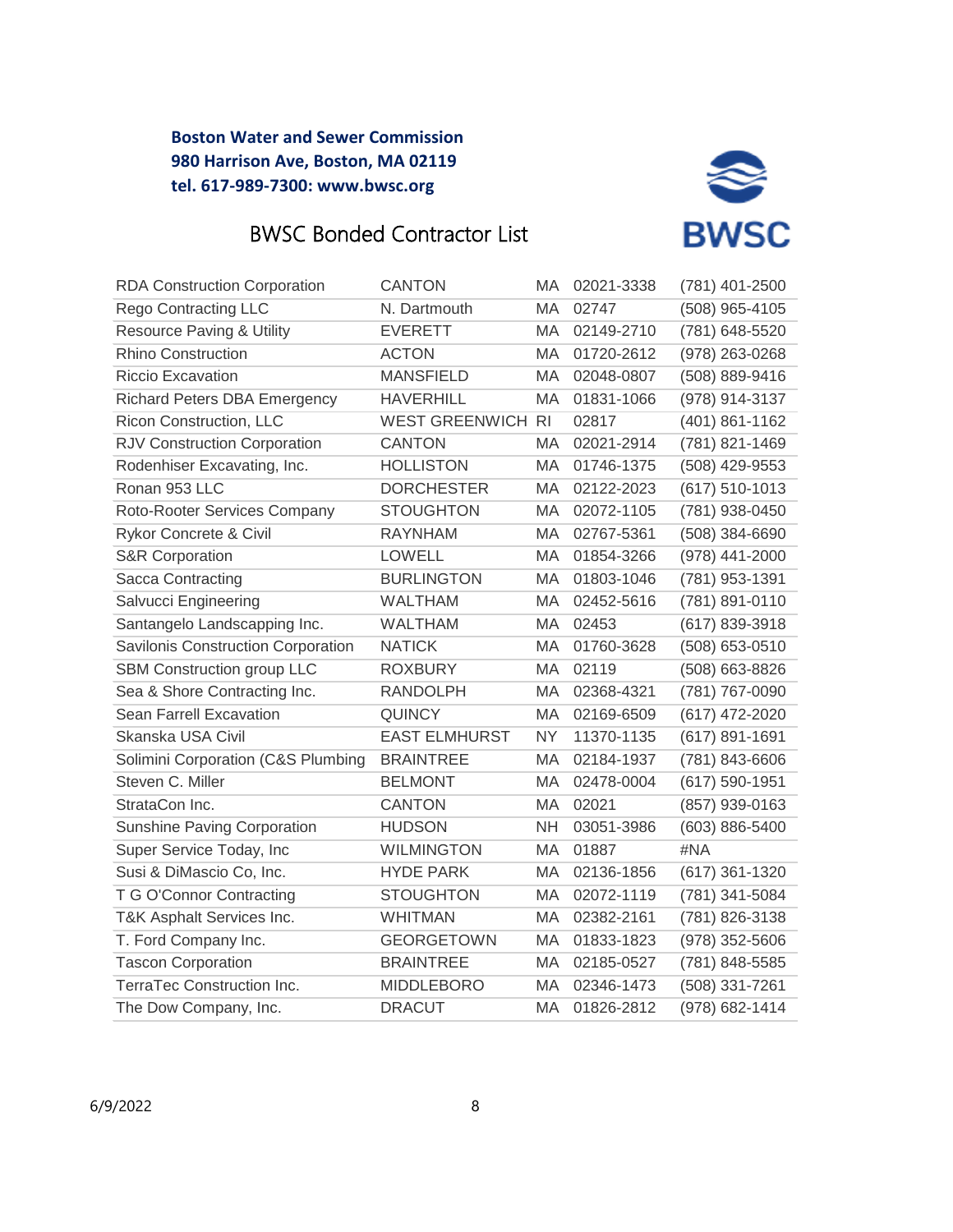

# BWSC Bonded Contractor List

| <b>LITTLETON</b><br>MA |                                                                                                                                                                                                                                                                                                                                                                                                     |                  |
|------------------------|-----------------------------------------------------------------------------------------------------------------------------------------------------------------------------------------------------------------------------------------------------------------------------------------------------------------------------------------------------------------------------------------------------|------------------|
|                        | 01460-1128                                                                                                                                                                                                                                                                                                                                                                                          | (978) 742-4400   |
| <b>BRIGHTON</b><br>MA  | 02135-1830                                                                                                                                                                                                                                                                                                                                                                                          | (617) 254-7500   |
| МA                     | 02702-0516                                                                                                                                                                                                                                                                                                                                                                                          | (508) 644-2228   |
| МA                     | 02459                                                                                                                                                                                                                                                                                                                                                                                               | (603) 548-2229   |
| MA                     | 02186                                                                                                                                                                                                                                                                                                                                                                                               | (617) 696-4650   |
| МA                     | 02021-3105                                                                                                                                                                                                                                                                                                                                                                                          | (781) 821-5900   |
| МA                     | 02122-1234                                                                                                                                                                                                                                                                                                                                                                                          | (617) 288-1255   |
| <b>MA</b>              | 02460-0001                                                                                                                                                                                                                                                                                                                                                                                          | (617) 719-7883   |
| MA.                    | 02780                                                                                                                                                                                                                                                                                                                                                                                               | (774) 502-9477   |
| MA                     | 02155-4642                                                                                                                                                                                                                                                                                                                                                                                          | (781) 844-9535   |
| МA                     | 01510-1905                                                                                                                                                                                                                                                                                                                                                                                          | (978) 345-2740   |
| <b>MA</b>              | 02125-5654                                                                                                                                                                                                                                                                                                                                                                                          | #NA              |
| <b>MA</b>              | 02149-4716                                                                                                                                                                                                                                                                                                                                                                                          | (781) 760-5382   |
| MA                     | 01824-4124                                                                                                                                                                                                                                                                                                                                                                                          | $(617)$ 361-3000 |
| MA                     | 01949-2285                                                                                                                                                                                                                                                                                                                                                                                          | (978) 304-1597   |
| MA.                    | 02324-1131                                                                                                                                                                                                                                                                                                                                                                                          | (781) 808-1539   |
| МA                     | 02135-1830                                                                                                                                                                                                                                                                                                                                                                                          | (617) 254-1700   |
| MA                     | 02455-0231                                                                                                                                                                                                                                                                                                                                                                                          | (781) 858-5133   |
| MA                     | 01862                                                                                                                                                                                                                                                                                                                                                                                               | (617) 924-1234   |
| MA                     | 02481-3318                                                                                                                                                                                                                                                                                                                                                                                          | (617) 275-6272   |
| МA                     | 02338-1255                                                                                                                                                                                                                                                                                                                                                                                          | (781) 294-1080   |
| MA.                    | 02673-1531                                                                                                                                                                                                                                                                                                                                                                                          | (508) 394-3644   |
|                        | 02379                                                                                                                                                                                                                                                                                                                                                                                               | (508) 313-6669   |
|                        | <b>ASSONET</b><br><b>NEWTON</b><br><b>MILTON</b><br><b>CANTON</b><br><b>DORCHESTER</b><br><b>NEWTONVILLE</b><br><b>TAUNTON</b><br><b>MEDFORD</b><br><b>CLINTON</b><br><b>UPHAMS CORNER</b><br><b>EVERETT</b><br><b>CHELMSFORD</b><br><b>MIDDLETON</b><br><b>BRIDGEWATER</b><br><b>BOSTON</b><br>NORTH WALTHAM<br>N. Billerica<br>WELLESLEY<br><b>HALIFAX</b><br><b>WEST YARMOUTH</b><br><b>WEST</b> | MA               |